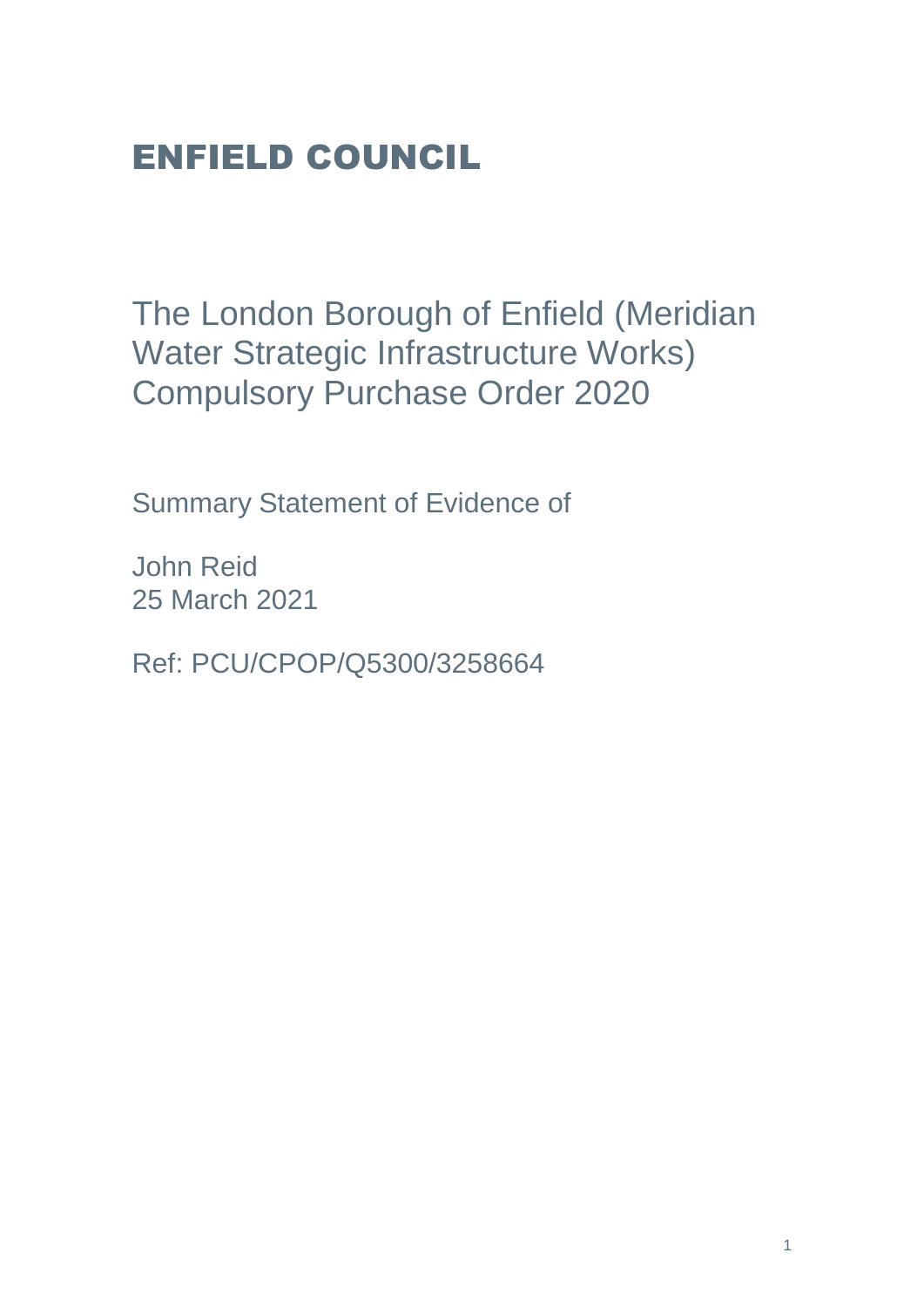# **1. INTRODUCTION**

# **Qualifications and Experience**

1.1 I am John Reid, Delivery Director for The Meridian Water project. I form part of the senior leadership team for the project led by the Council.

### **Involvement with the Project**

- 1.2 I joined the team as Delivery Director in February 2020. Since joining a significant amount of my focus has been securing the funding that underpins the Strategic Infrastructure Works ('SIW'), which works are fundamental to delivery of the Meridian Water project.
- 1.3 I know Meridian Water well having visited it many times. I am familiar with the overall design objectives and development plots and the work required in order to deliver these.

# **Scope of Evidence**

1.4 In this summary proof of evidence I note what the SIW are and explain the procurement process involved in their delivery. I then explain the funding position in respect of the SIW and explain why the SIW are required in order to deliver the Scheme's objectives.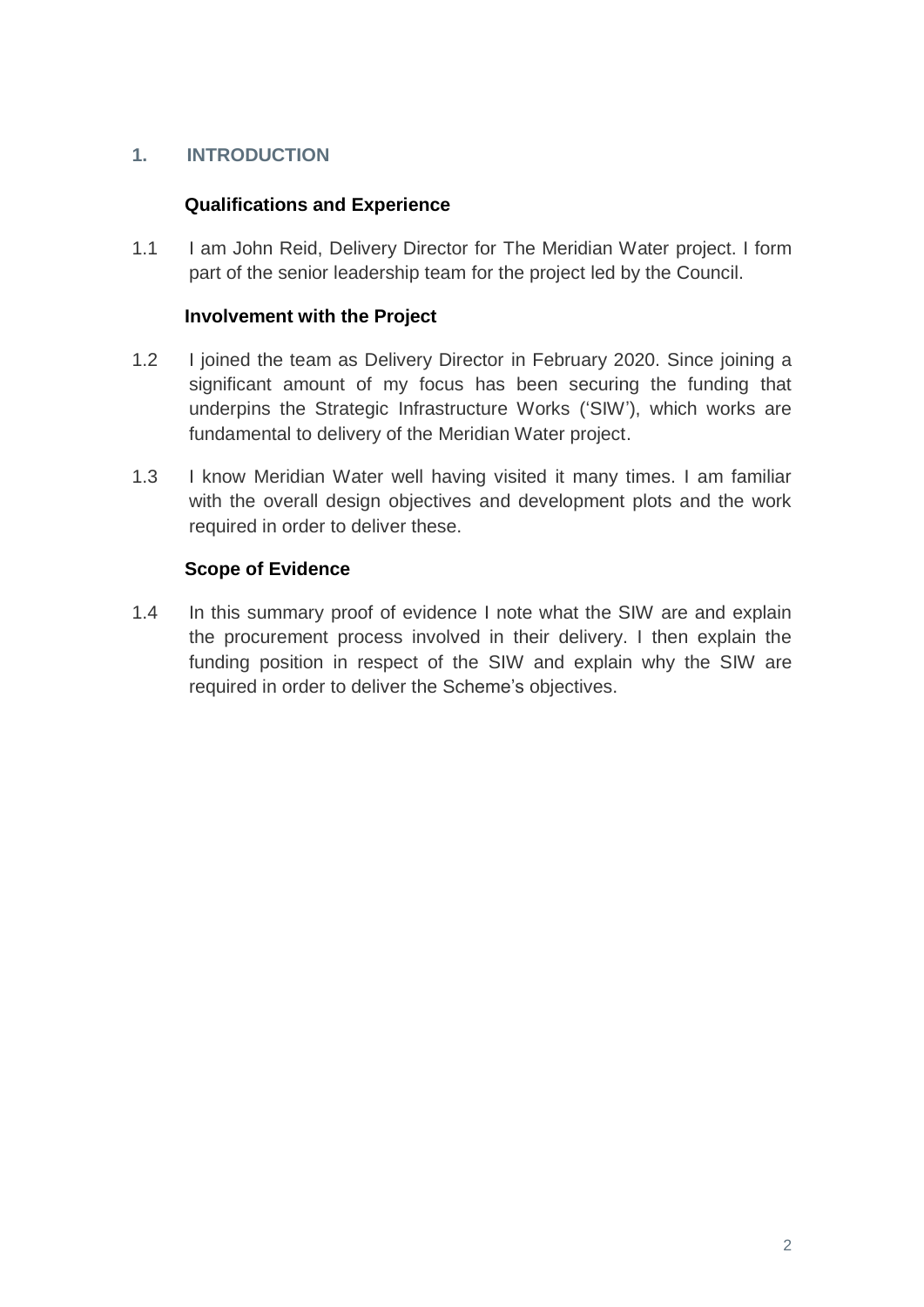### **2. Strategic Infrastructure Works**

2.1 The SIW comprise the roads, bridges, remediation, naturalisation and utilities works necessary to facilitate residential and mixed-use development at scale in Meridian Water.



- 2.2 The plan above shows the non-rail SIW.
- 2.3 In addition to the above there are enhancements to the rial service being provided. This will increase capacity on the West Anglian Main line serving Meridian Water.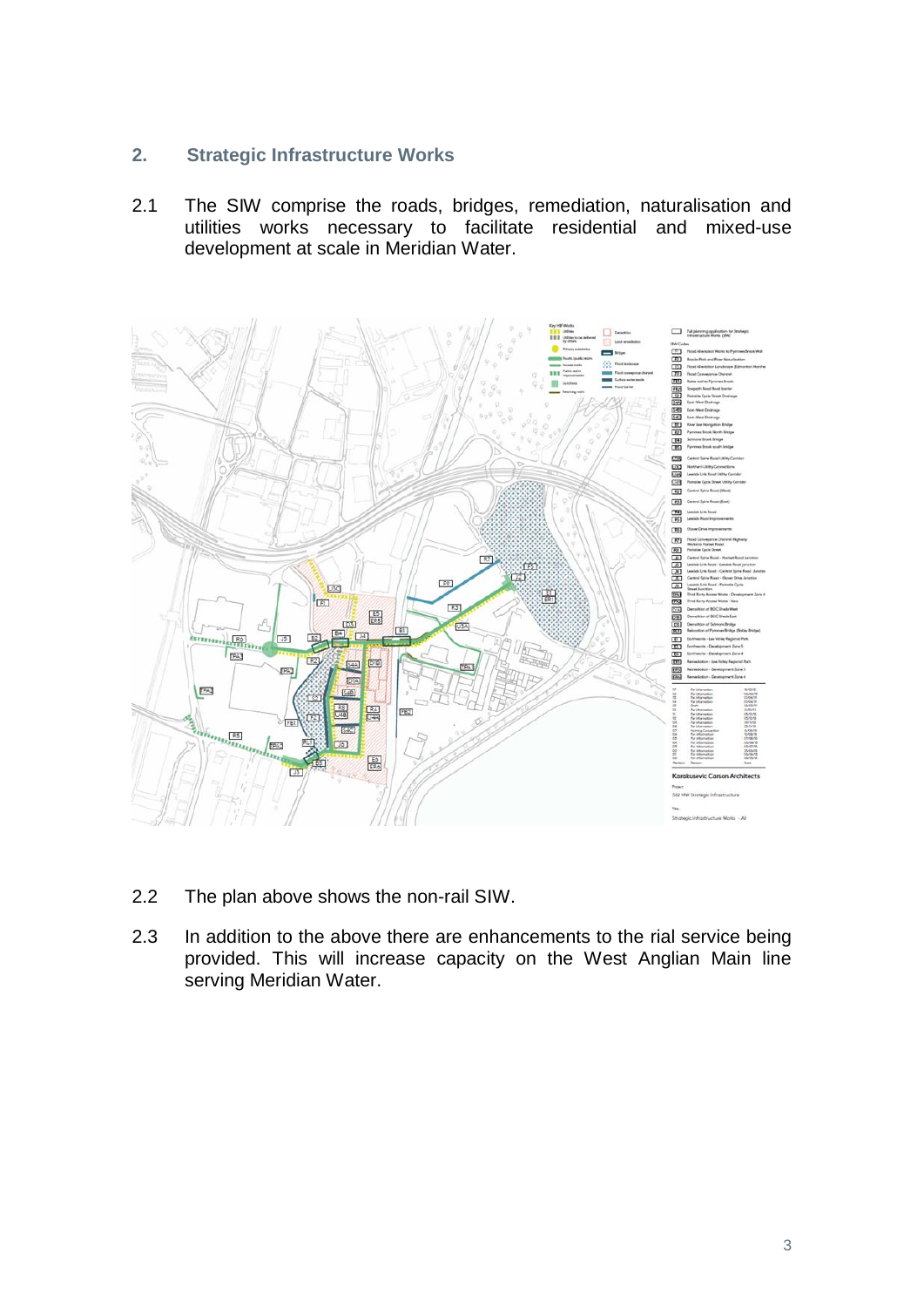#### **3. Delivery of the SIW**

- 3.1 Planning permission for the SIW was granted on 22 July 2020, by decision notice 19/02717/RE3 (the 'SIW Planning Permission').
- 3.2 The SIW will be undertaken utilising a two-stage procurement approach. The council has entered into a Pre-Construction Services Agreement ('PCSA') with its preferred contractor, Vinci Construction Limited ('VCL').
- 3.3 The output of the PCSA will be a final contract price and detailed phasing for all the non-rail SIW. During the PCSA VCL will undertake the detailed design of the SIW. During this stage VCL will also develop their construction planning e.g. finalise the phasing of the SIW, develop temporary works and traffic management proposals and ensure their supply chain is robust.
- 3.4 It is anticipated that works will start on site in Q3 2021 with enabling works to be defined and procured as part of the PCSA.
- 3.5 The Council has appointed a project team to oversee the contractor outputs from the PCSA stage and administer the build contract. This includes project management, architecture, engineering and landscape design.
- 3.6 The SIW are fully grant funded by The Housing Infrastructure Fund Grant Determination Agreement ('GDA') dated 30 October 2021.
- 3.7 As such, the Council has in place the arrangements for, or has already carried out, the necessary procurements, design and planning activity in order to meet the above start on site and delivery target date to complete the works. The programme assumes access onto land covered by the Order no later than March 2022.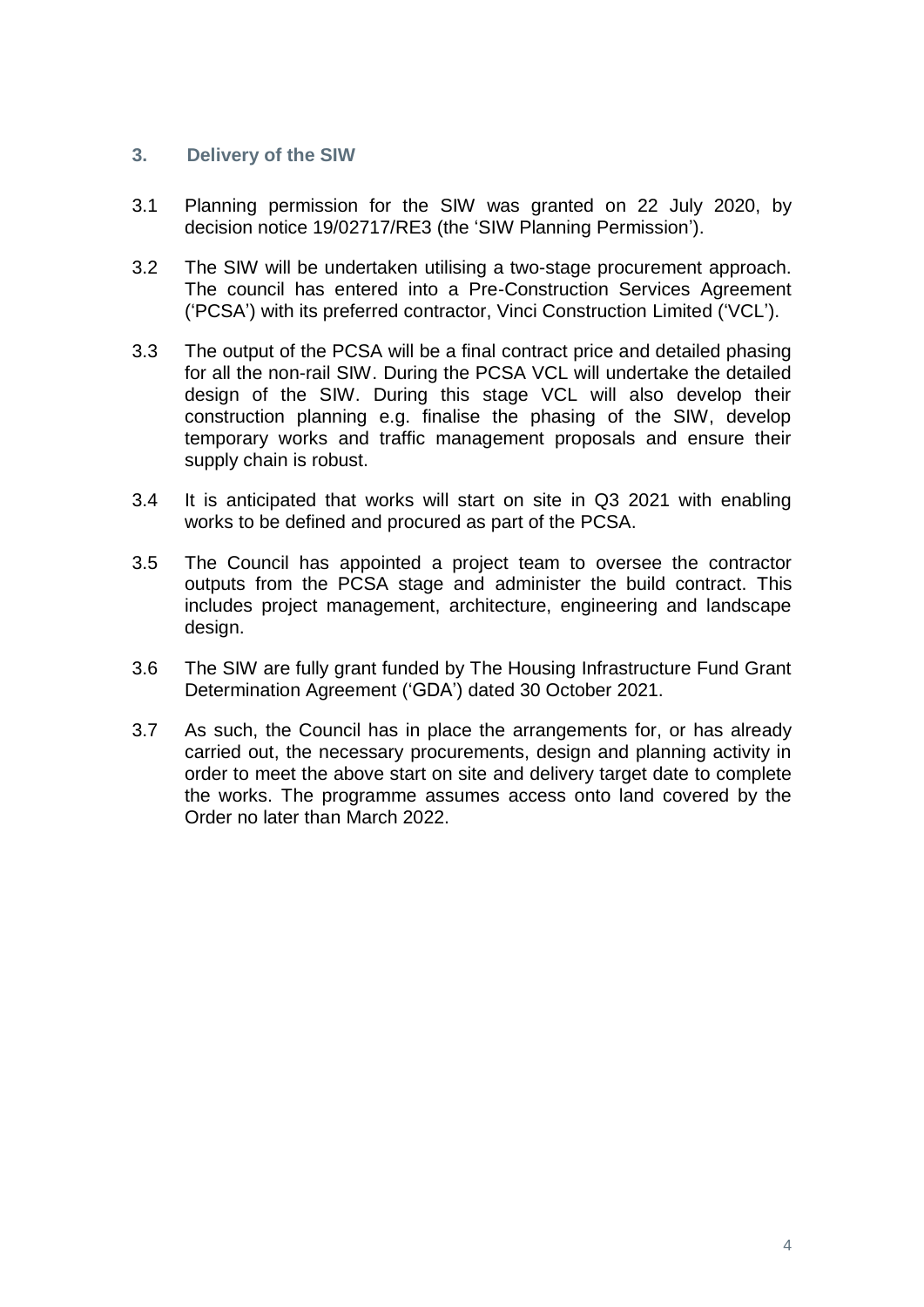# **4. Housing Infrastructure Fund: Grant Determination Agreement and Funding Drawdown**

- 4.1 In 2018 the Council were successful in their bid for Housing Infrastructure Fund ('HIF') funding totalling £156m.
- 4.2 On 30 October 2020 the Council entered a GDA with The Ministry of Housing Communities and Local Government ('MHCLG') for circa £170m of HIF Funding. The total HIF Funding includes rail enhancement works ('Rail Works') amounting to a value of circa £54m and strategic road and flood alleviation works ('Street Works') for a value amounting to circa £116m.
- 4.3 The GDA disaggregates the HIF Funding into three key stages. The first stage relates to historic expenditure spent at risk by the Council on the project in the period September 2017 to October 2020. This includes costs on planning, design and preparation of the funding bid totalling circa £10m. This has been paid.
- 4.4 The second stage is for preliminary expenditure, which represent the costs to be incurred up to the point when the works start on site. This is the current stage and the first application for drawdown was made in March 2021.
- 4.5 The third stage claims are for the delivery of physical works.